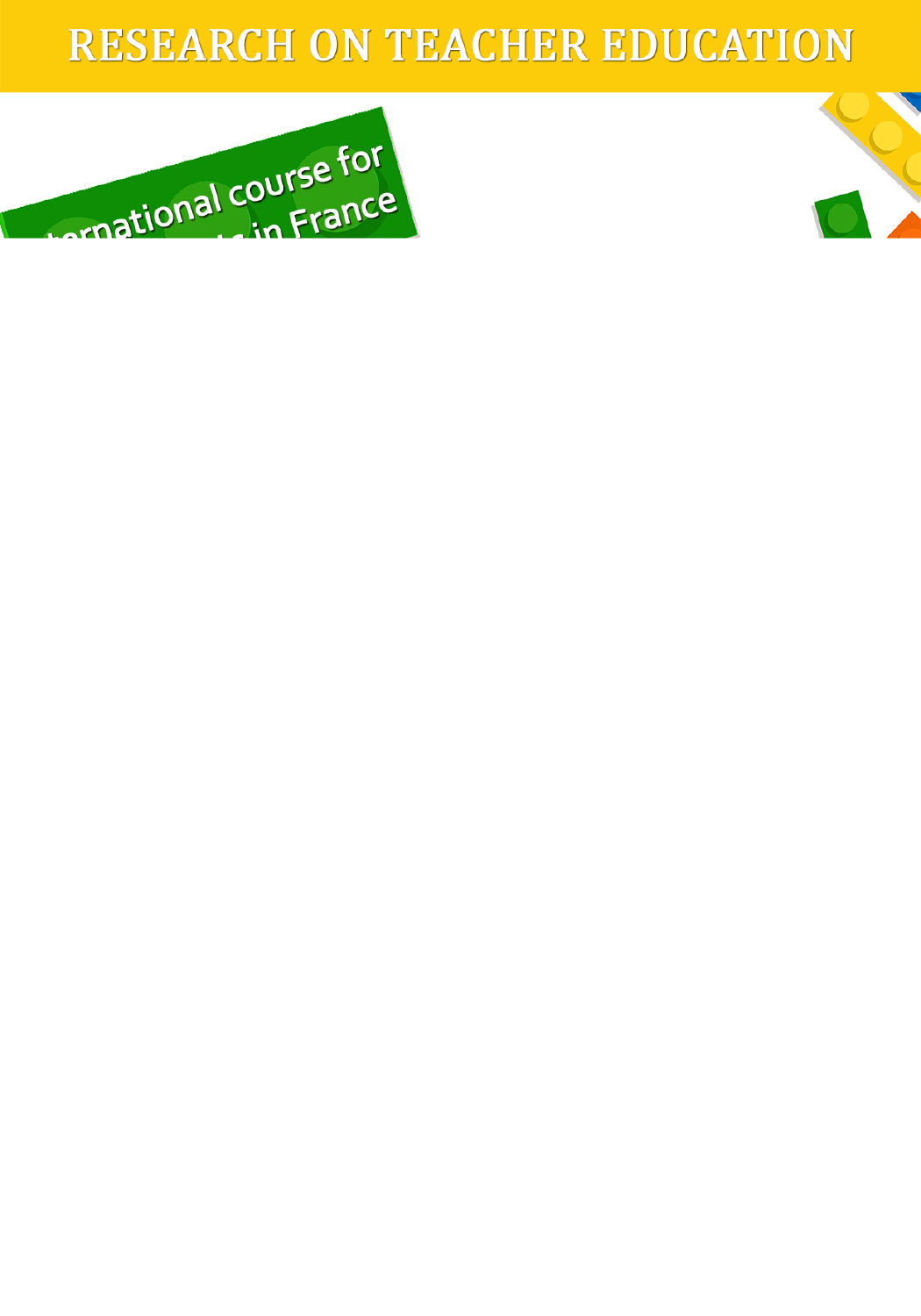# **International course arrangement for PhD Students in France (Master Level) Course title: "Scientific and (Inter)cultural mediation – New Issues in French Research on Education"**

# **07 December 2018 – 14 December 2018**

**In charge of the course arrangement**

**Prof. Dominique MACAIRE**, Université de Lorraine | ESPÉ | ATILF *(Tel. +33 6 07 65 54 42)*

**In charge of the housing**

**Isabel KELLER**, Université de Lorraine | DRIE *(Tel. +33 3 72 74 04 86)*

**In charge of the course** 

**Dr Séverine BEHRA**, Université de Lorraine | ESPÉ | ATILF *(Tel. +33 6 63 15 54 46)*

**Dates**

Arrival on Thursday, December, 6th Departure on Friday, December, 14th

**Course duration**

8 days (including weekend activities)

#### **Aims of the course**

The course should provide the students with:

- 1. an overview of teaching and learning methods in France in topic related fields: scientific and (inter)cultural mediation;
- 2. some input about the French educational system, to compare it with the Asian one;
- 3. an insight in Research on Education in France;
- 4. an opportunity to share their research or a pre-teaching education experience with researchers or students in France.

#### **Learning outcomes**

After completing the programme, the students will be able to:

- 1. share a basic understanding of the French educational system;
- 2. understand and discuss some issues in research on Education in France;
- 3. present their experience and what they have learned in over the programme;
- 4. make a photo report and adapt it to the home context; transfer the teaching and research methods they will have been connected to during their stay in France to their own research field.







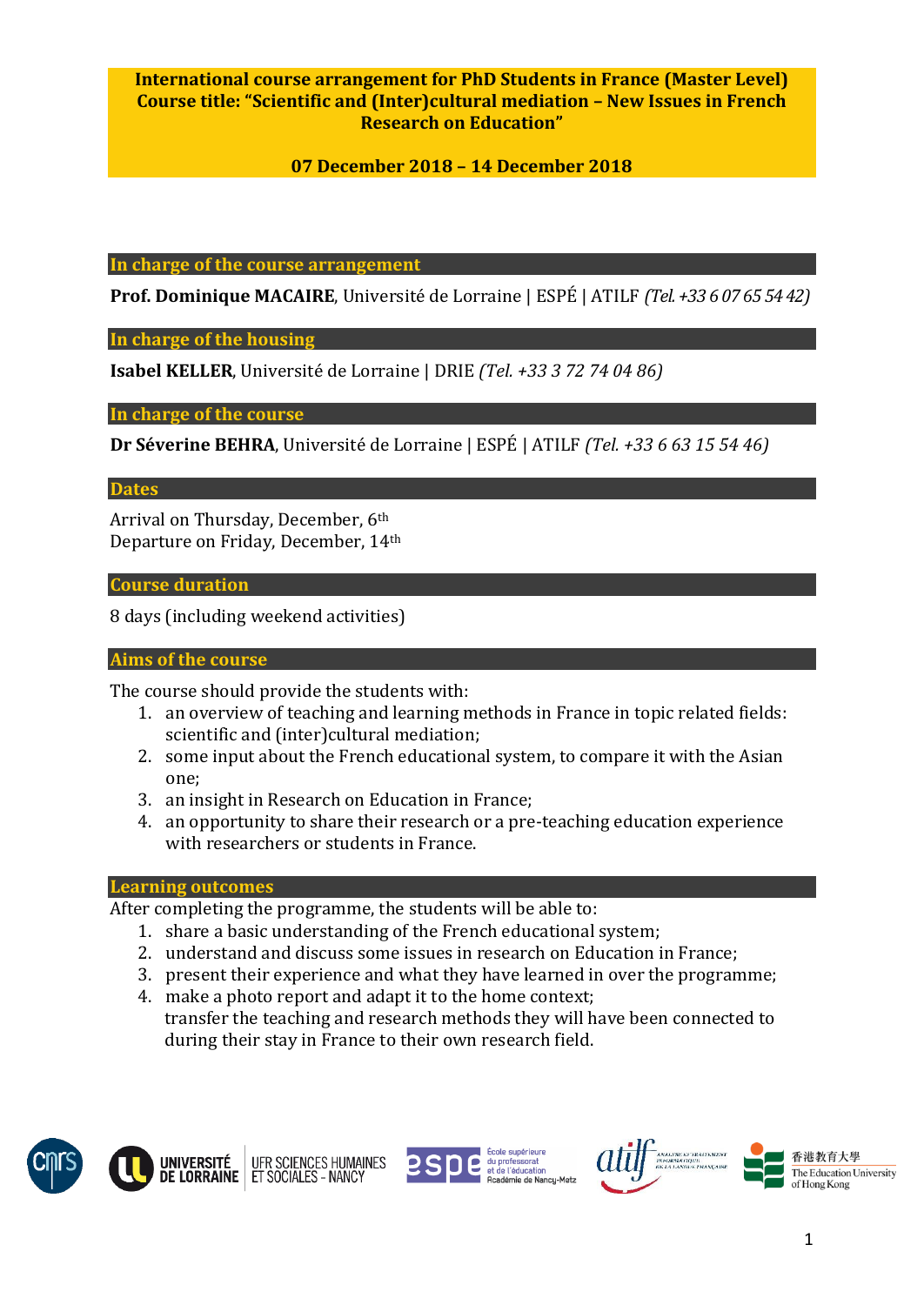# **International course arrangement for PhD Students in Lorraine Education University Hong Kong**

**7 December 2018 – 14 December 2018**

## **Arrival / Thursday, 06 December 2018**

#### **Bed and Crous**

2, rue Ludovic Beauchet F-54052 NANCY Phone number: +33 [3 83 95 10 33](tel:03%2083%2095%2010%2033) From train station "Nancy ville" : about 7 minutes by bus Bus 2: Stop Aimé Morot Bus 5: Stop Cité U

#### **Revotel**

43 Rue Raymond Poincaré F-54000 NANCY Phone number: +3[3 3 83 28 02 13](tel:03%2083%2095%2010%2033) From train station "Nancy ville" : 5 minutes' walk

## **Contact in charge of the housing**

Isabel KELLER, Université de Lorraine-DRIE *(Tel. +33 3 72 74 04 86)*

# **DAY 1 / Friday, 07 December 2018**

## *Venue : Campus Lettres et Sciences Humaines, Nancy Room A123*



Introduction of the program

Lecture: The UNESCO Project "*Saint Nicholas*\*"

## (**Dr Cécile Bando** and **Dr Adeline Clerc**)

The city of Nancy and the Lorraine University (Department Infocomm = Information and communication) are working on a project so that the Festivals of Saint Nicholas are identified, protected and preserved as a cultural heritage around the world to be considered of outstanding value to humanity (Unesco). The project aims to inscribe the Festivals of Saint Nicholas on the World Heritage List. An educational resource kit for teachers called "World Heritage in Young Hands" has been published for over 130 UNESCO Member States. This project will be presented to the PhD Students.

Preparation for the upcoming cultural weekend activities with French Master Students

Presentation of the cultural events of the weekends of December in Lorraine.

*\*Saint Nicholas is particularly popular with children. He is considered as a kind of Father Christmas. The City is proud to organise a special festival and a parade in his honour. The Saint-Nicholas' Parade will take place on Saturday, 01 December in Nancy, but also in Saint-Nicolas-de-Port (25 minutes' drive from Nancy) on Saturday, 08 December. Saint Nicholas' Day is celebrated on December 6th.*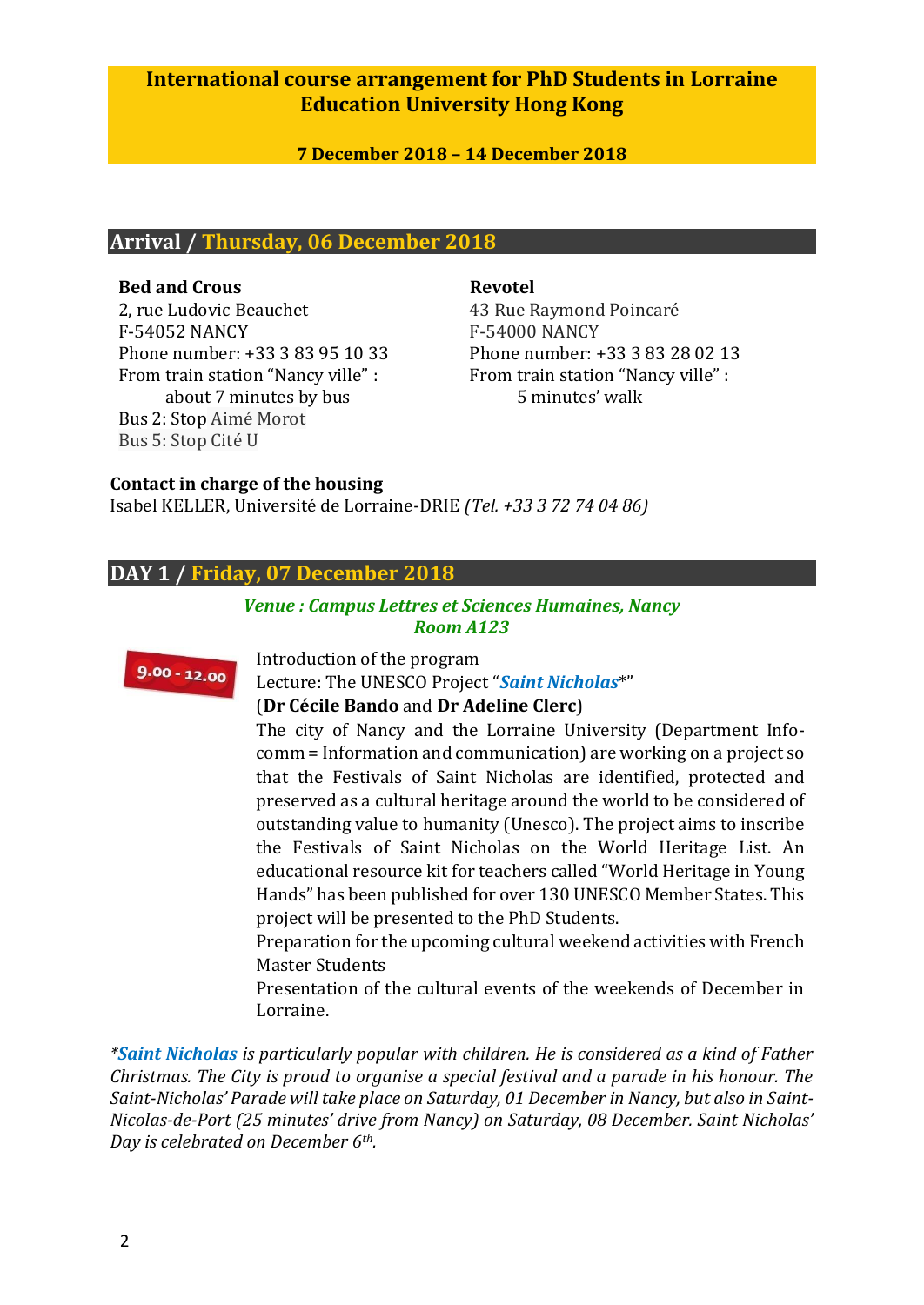

Shuttle transfer from the Bus Stop Campus Lettres (Boulevard Albert 1er- Nancy) To the House for Science ("Maison pour la Science", MPLS) on the ESPÉ de Lorraine Campus **Dr. Sebastien Giroux** will be present to guide the PhD. students.

*Venue: ESPÉ de Lorraine, Maxéville*

 $12.30 - 13.30$ Lunch at the restaurant of the ESPÉ de Lorraine



#### What is the House for Science? (**Dr Sébastien Giroux** and **Audrey Borr**)

This session will introduce the role of the House for Science in Inquiry-Based Science Education (ISBE) in France, before testing several activities (during the next sessions in the House for Science). One of the roles of the House for Science is to "act" with young learners. We will observe them carrying out the task according to the guidelines.

Topic: Games and space (Mathematics).

 $16.30 - 16.45$ 

Shuttle back to Nancy

# **DAY 2 & DAY 3 / Saturday 08 & Sunday 09 December 2018**

## **Saturday, 08 December**

*Saint-Nicholas' Parade* (Saint-Nicolas-de-Port, 25 minutes' drive from Nancy) *Shuttle transfer from NANCY*

> Photo report on a French well-known cultural event (Saturday) teamwork with 3 French Master students.

## **Sunday, 09 December**

*City walk* (Nancy)

Photo report in Nancy: city walk in the Christmas market, known here as the village of Saint-Nicholas.

## 6.15pm or 7.15pm

The "Winter Rendez-vous Place Stanislas" video-projection (an 8-minute show inviting the public to discover the legend of the 3 children).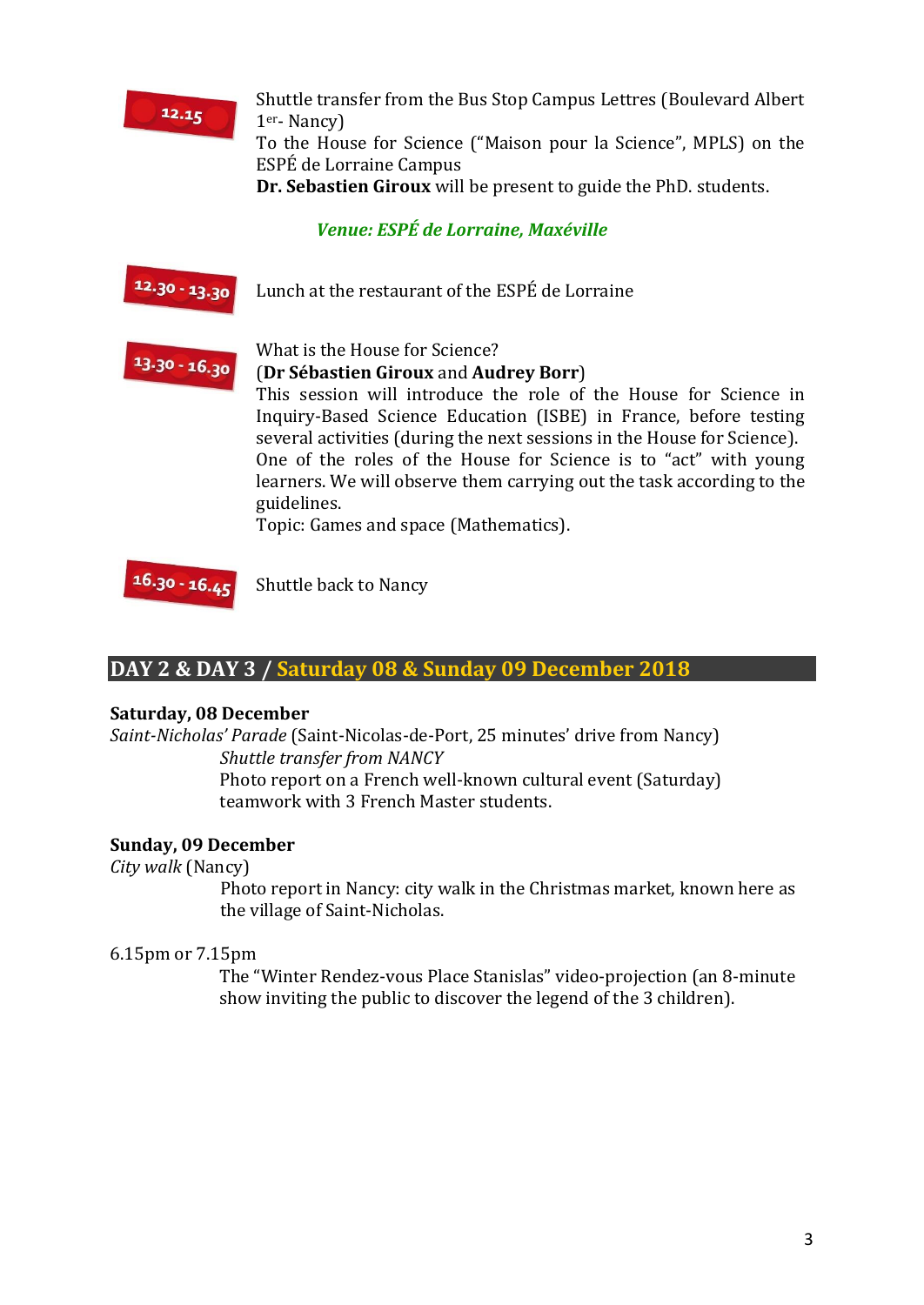# **DAY 4 / Monday, 10 December 2018**

#### *Venue: Campus Lettres et Sciences Humaines, Nancy Laboratoire ATILF, CNRS Building, Room IMBS (2nd Floor)*



Lunch Restaurant Universitaire Monbois – RU

#### *Venue: Campus Lettres et Sciences Humaines, Nancy Laboratoire ATILF, CNRS Building, Room IMBS (2nd Floor)*



Lecture: "Mediation" in the field of Research and Teacher education: Language at work: Presentation of a research project (PART2) (**Dr Séverine Behra**, **Dr Maud Ciekanski** & **Dr Guillaume Nassau**, ATILF Lab, Team "Didactique des langues et sociolinguistique").

#### **DAY 5 / Tuesday, 11 December 2018**

#### *Venue : Campus Lettres et Sciences Humaines, Nancy Room A123*



#### Workshop: Feedback on weekend activities: Photos and culture (**Dr Cécile Bando** and **Dr Adeline Clerc**)

Activity: The students will choose some photographs which they consider to be representative of the cultural events of the weekend, as well as photographs representing best the atmosphere of the city during Saint Nicholas' time. They present their snapshots to the whole group and explain their choice as well as the way they have perceived this popular and cultural event and its highlights.

Lecture: Saint-Nicholas' Legend

The legend will then be explained to the students only at this time in order to enable them to express their initial feelings and what they've understood from the Saint Nicholas' legend via the cultural events. The following discussion will be related to the popular representation of a legend by cultural events.



Lunch Restaurant Universitaire Monbois – RU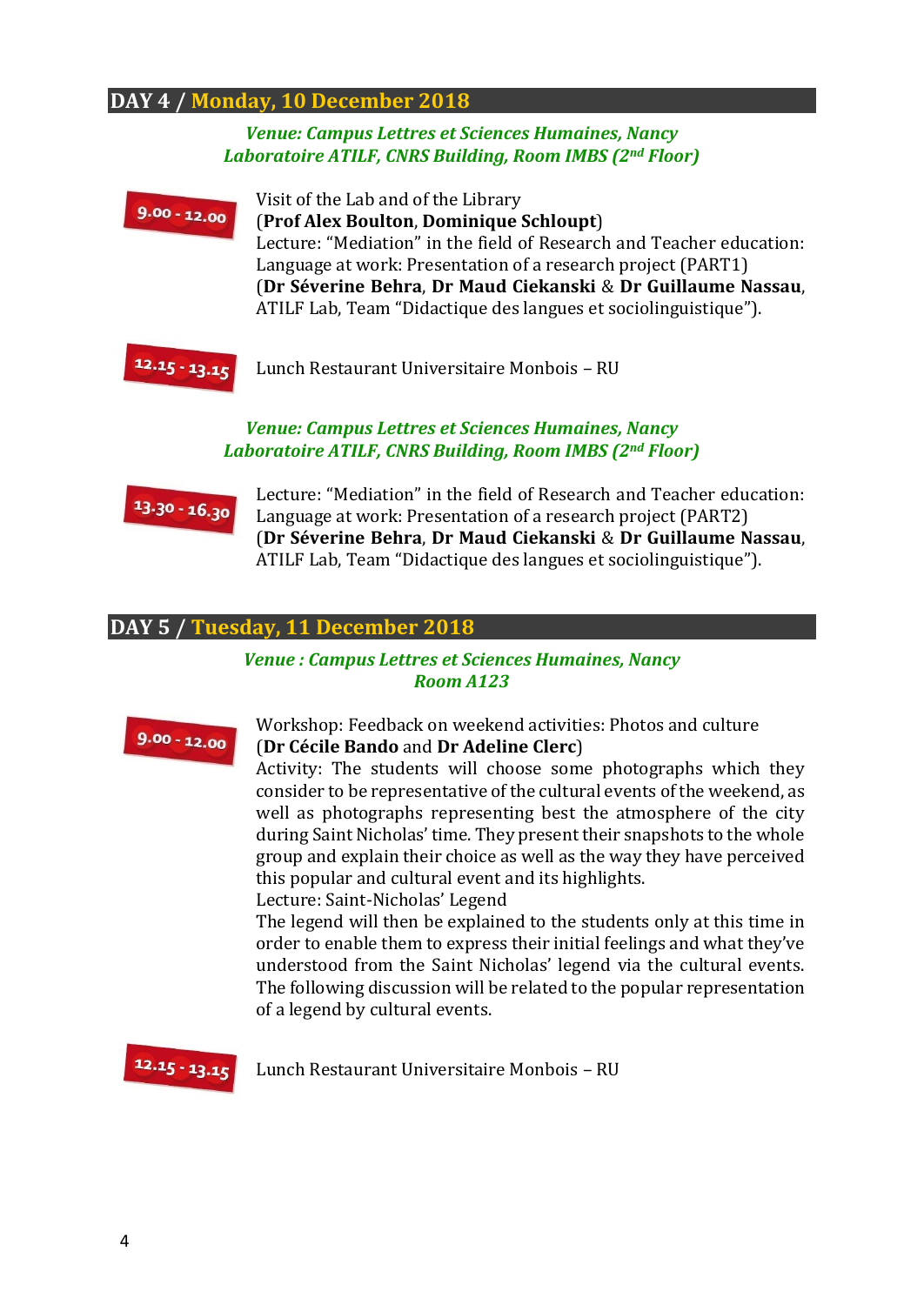### *Venue : Campus Lettres et Sciences Humaines, Nancy Room A123*



Lecture: Innovative pedagogical trends (**Dr Samuel Nowakowski**)

The presentation will be organised in three parts. First, the main concepts of the pedagogical transformation will be introduced and its main objectives related to the challenges of the education in the 21st century. In a second part, students will experiment a flipped classroom dedicated to digital humanities in a "living laboratory", and discuss the strengths and weaknesses of such a pedagogical approach. Finally, after an intercultural discussion on teaching learning and teaching strategies in Hong Kong, guidelines for the implementation of active pedagogy in the Hong Kong context will be elaborated.

# **DAY 6 / Wednesday, 12 December 2018**

## *Venue : Campus Lettres et Sciences Humaines, Nancy History Museum, Room J008*



Lecture: History of the museum and teaching project; Teacher education: can a museum be a learning resource?

(**Cédric Moulis, Simon Ritz, Mathilde Romary**) Lecture: History of the museum and teaching project Workshop: Experiencing learning as a student Issues about Teaching and Researching on Culture.



Shuttle transfer from the Bus Stop Campus Lettres (Boulevard Albert 1er- Nancy)

To the House for Science ("Maison pour la Science", MPLS) on the ESPÉ de Lorraine Campus

## *Venue: ESPÉ de Lorraine, Maxéville*



Invitation to a special meal in the Salle à Manger of the ESPÉ de Lorraine

# $13.30 - 17.00$

#### Lecture: Astronomy (**Dr Sébastien Giroux** and **Audrey Borr**)

This session will show the students different educational materials we use to teach Astronomy to the young (and less young) learners. Concept: Living with IBSE for a better understanding of it. The students will be involved in a concrete scientific situation to be solved by the IBSE.



Shuttle back to Nancy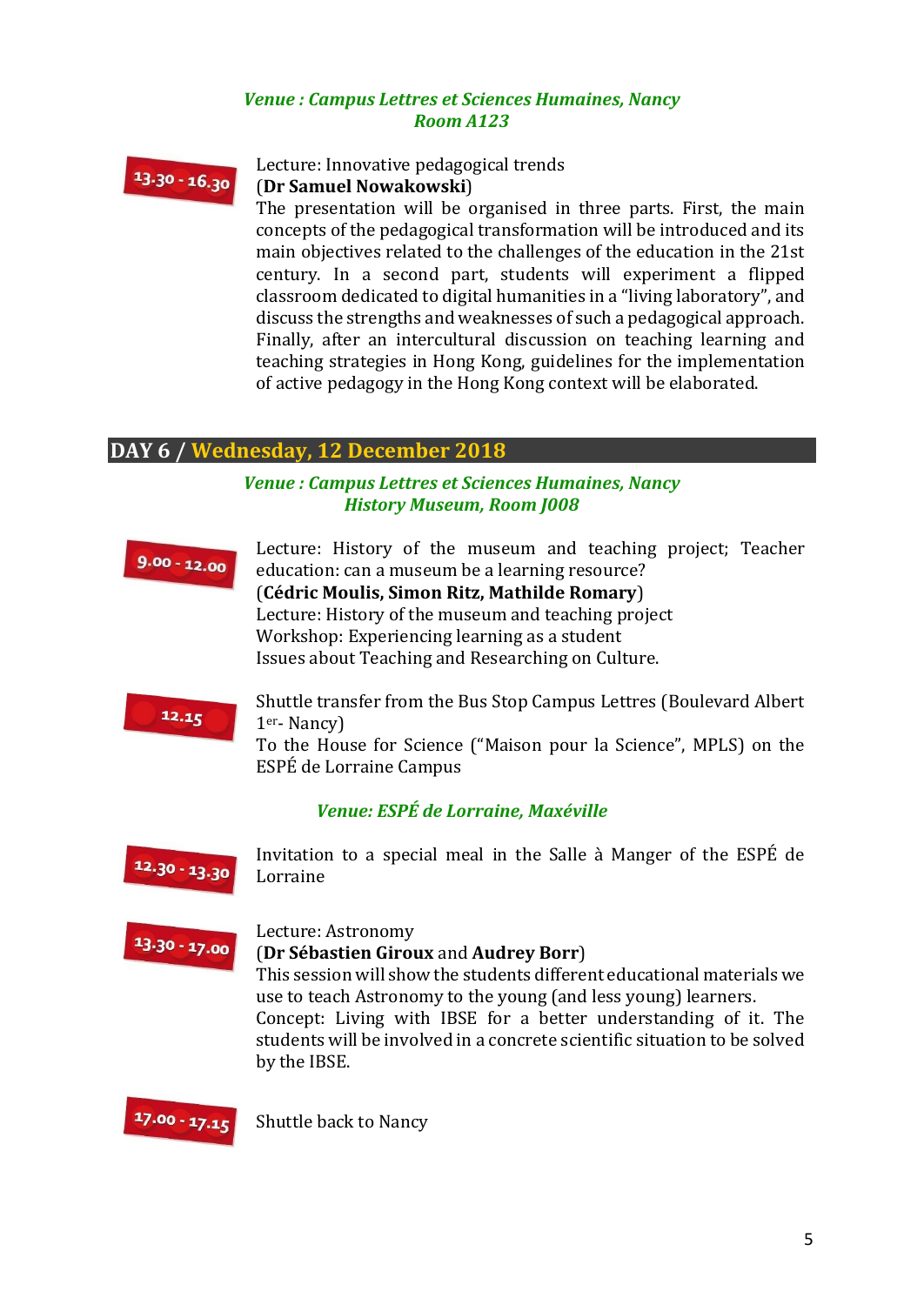# **DAY 7 / Thursday, 13 December 2018**

*Venue: Campus Lettres et Sciences Humaines, Nancy Laboratoire ATILF, CNRS Building, Room IMBS (2nd Floor)*

Workshop: Preparation of the oral presentations (**Dr Séverine Behra** & **Dr Maud Ciekanski**).



Shuttle transfer from the Bus Stop Campus Lettres (Boulevard Albert 1er- Nancy)

To the House for Science ("Maison pour la Science", MPLS) on the ESPÉ de Lorraine Campus

*Venue: ESPÉ de Lorraine, Maxéville*





Lecture: Technology

(**Dr Sébastien Giroux**, **Anne Jacquemet** and **Audrey Borr**) This session will show the students different educational materials we use to teach Technology to the young (and less young) learners. Concept: Living with IBSE for a better understanding of it. The students will be involved in concrete technologic situations to be solved by the IBSE.



Shuttle back to Nancy

**DAY 8 / Friday, 14 December 2018**

*Venue : Campus Lettres et Sciences Humaines, Nancy Room A123*



Oral presentations by the students Evaluation (**Dr Séverine Behra**, **Dr Maud Ciekanski** & **Dr Guillaume Nassau**)

*Venue: Campus Lettres et Sciences Humaines, Nancy Laboratoire ATILF, CNRS Building, Room IMBS (2nd Floor)*



Graduation ceremony & invitation to the closing meal (Room IMBS).

Departure: **14 December 2018**